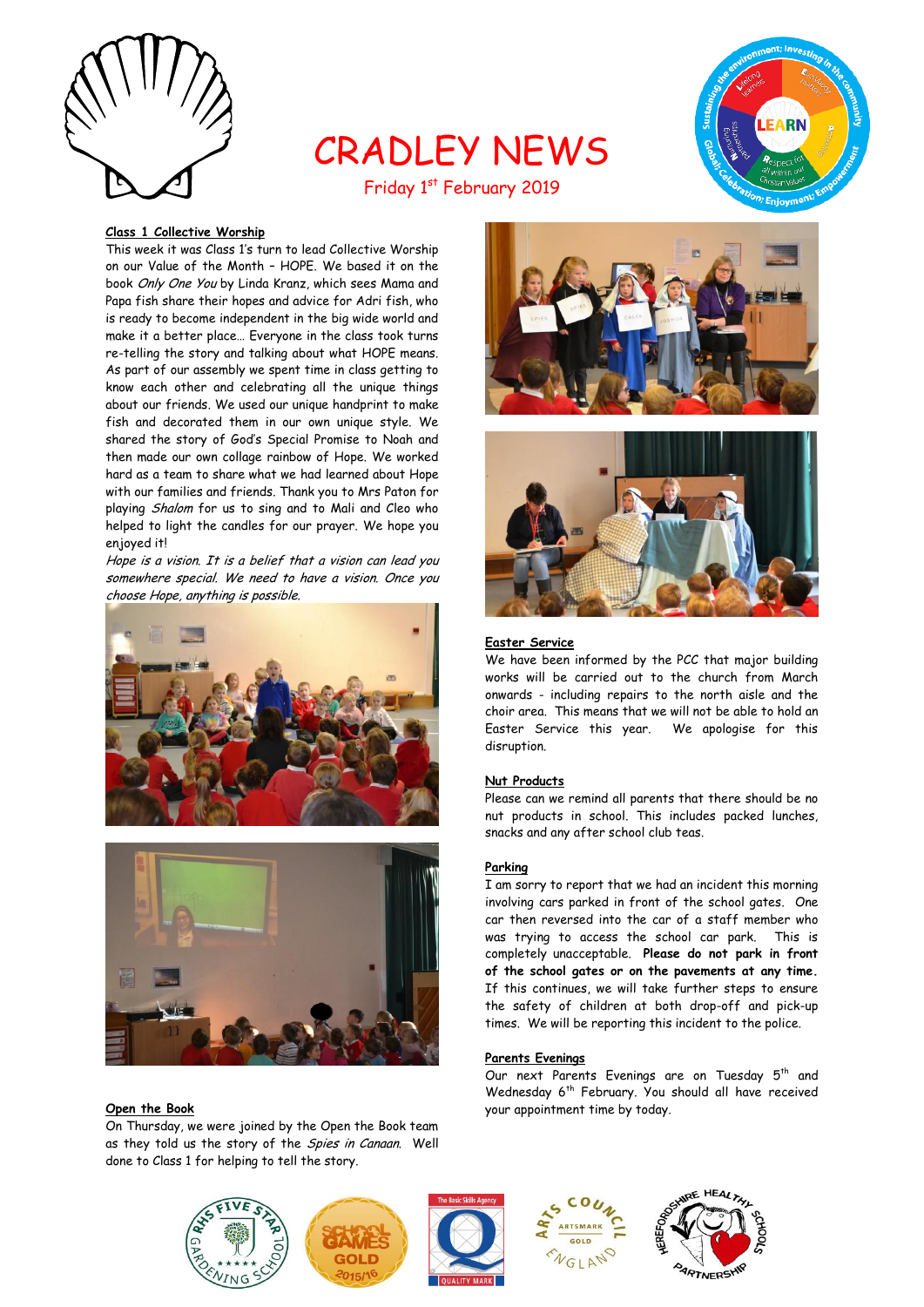# **Show Garden**

Make sure you have a look at the Vlog created in December by our Digital Leaders. It is a great update of the progress we have made so far in preparing for the garden and is available on our Facebook page. We need to collect objects washed up on beaches for our show garden art projects, so if you do have a chance to go beachcombing, please bring in anything which we could use before Easter.

#### **Sickness Bugs**

It is that time of year again when all the local schools are seeing an increase in children going down with sickness bugs. Please can we remind parents that after any sickness incident children should be kept away from school and not return for 48hrs after their last vomiting episode.

#### **Scholastics Book Fair - 5 th to 11th February**

We will be holding a book fair in school, when children can buy books from a great choice of titles. We will receive books for our school reading library as a result of the sales. Last time we received £92.50 worth of free books. The Fair will be open between 3 - 4 pm each day. If anyone can man the fair during Parents Evening (please let Mrs Jones know if you can help) it will be open for sales; if not, you will still be able to browse. Children will bring leaflets home on Monday 4 th February and if you would like to place an order please send payment and your order into school in a named envelope. Cheques should be made payable to Cradley VA Primary school.

#### **Job Vacancy**

On behalf of the governors of Cradley CE Primary School, Hoople is seeking to appoint a lunchtime supervisor.

The applicant will be seeking to join a friendly and hardworking team that strives for excellence in supporting our children during this important part of the day.

This position will also include general serving food, supervising children and clearing up and putting away dining tables at the end of the lunch break.

Applicants will have a first-aid qualification and foodhygiene certificate, or be willing to undertake training as part of their duties.

Cradley C.E. Primary School is committed to safeguarding and promoting the welfare of children and young people and expects all staff and volunteers to share this commitment. All vacancies that involve working with children or vulnerable adults are subject to a Disclosure and Barring Service check at Enhanced Level.

#### **Please note this is a Hoople post and Hoople conditions of service apply.**

Application forms and further details are available from the School Office by telephone on 01886 880315 or email: admin@cradley.hereford.sch.uk. We welcome informal visits to the school by prior arrangement.

Grade: HP02 - £2,320.72 – £2,372.50 per annum

1.25 hours per day, Monday to Friday, term-time only

# **Residential Meetings**

The meetings for next year's residentials will take place on Wednesday 27<sup>th</sup> February. The meeting for current Year 2/3 pupils will take place at 6pm, followed by a meeting for current Year 4/5 children at 6:30pm.

#### **Inset Day**

Please remember that school will be closing next Friday 8 th February from 12pm. We will bring children up to the gate as per the usual end-of-day routines.

#### **Nursery**

We started off our week with P.E on Monday, when all the children had to swim around different islands without being caught by Captain Ocean. On Tuesday we had a very busy stay-and-play session and it was great to see so many lovely new faces in Nursery. Katrina made an ice tray on Tuesday and filled it with different-coloured fish ice cubes and frozen shark fins; all the children were fascinated watching the ice melt. On Wednesday Lauren played a fishing game with us and we counted out the counters to feed to the fish. Today we've been baking again - this time we made sea biscuits.



# **Class One**

In English this week, Miss Filby has been working with Year 1 on the RWI text – A Mouse in the House and in Reception we have been working hard on our Set 2 sounds and using our Fred Fingers to pinch out the sounds we can hear as we try to spell words with ay, ee, igh, ow, oo. Maths has been all about one more/one less and looking at how to write our practical activities as a maths sentence using +, -, =. We braved the cold on Wednesday with Jim as we went outside to practise attacking and defending in a much bigger space! On Thursday we planned a healthy picnic for a walk by the river and then made a healthy snack to take with us. It was our turn to help with Open The Book, so we acted out the story in collective worship. Next week we are looking forward to learning more about rivers.

#### **Class Two**

This week in Class 2, we have been looking at finding fractions of amounts - using counters to help us - and then learning how to draw them ourselves. We have been carrying on writing our Three Little Pigs innovated stories in English, making sure we include lots of adjectives and conjunctions to make our writing more exciting. In RE, we have made Torah scrolls with our important rules inside.







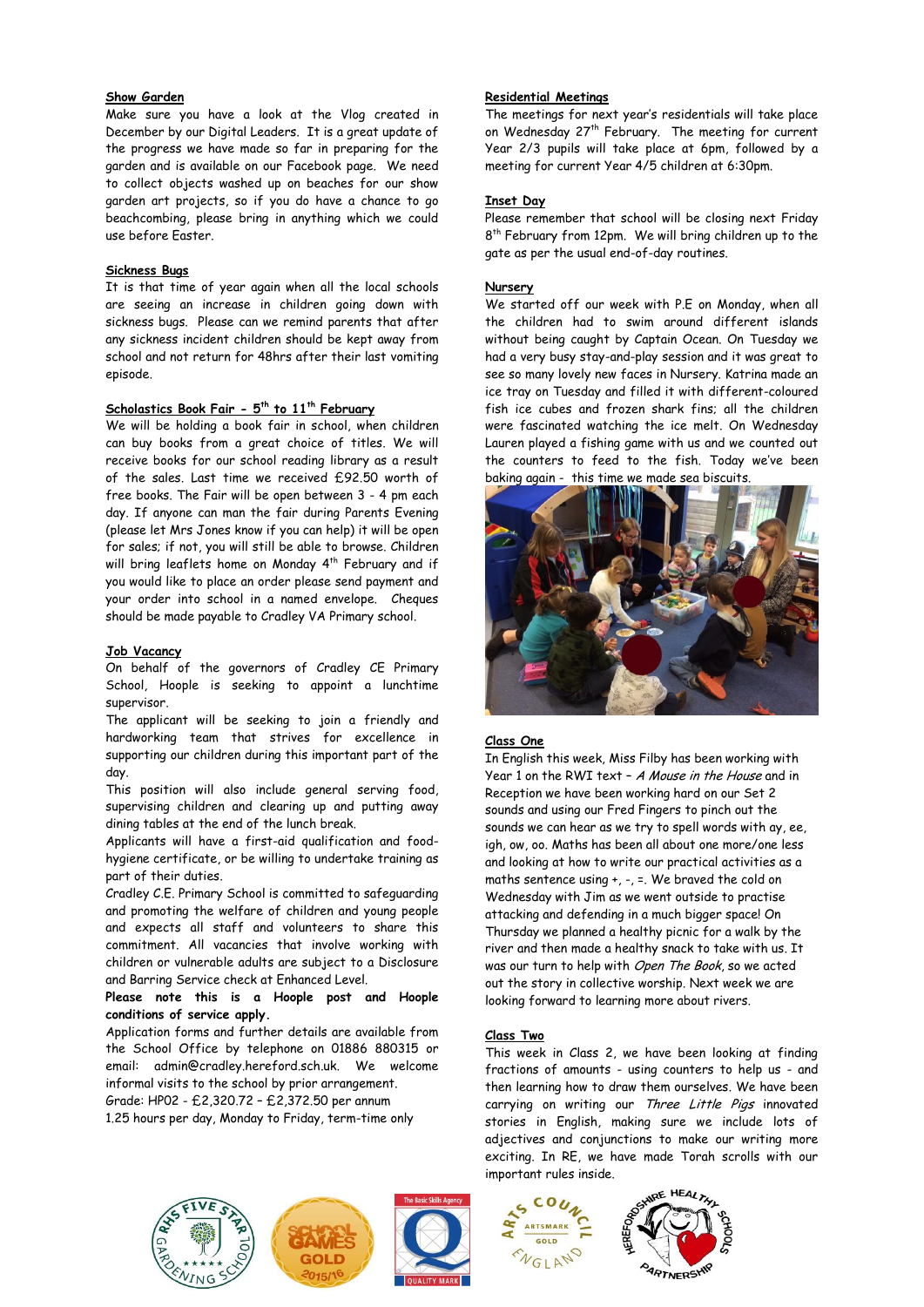We used coffee-stained paper , rolled them up and tied them with string. We have also been looking at the importance of eating lots of fruit and veg to keep us healthy. In Forest School we made boats and tested them to see if they would float in a lake we made in the wheelbarrow.



# **Class Three**

The children in Class Three have been finding the height and length of everything in sight - from the netball posts on the playground to their feet on the end of their legs! The challenge has been to convert from centimetres to metres (and vice versa), and then to work out millimetres, too. In English we have been studying subordinating clauses and conjunctions, using the acronym "I saw a wabub" to help remember these tricky words. In music we have used the percussion instruments to reflect the sounds of the rainforest and in computing we've had a go at making our own flick books, ready for work on stop-frame animations. Finally, we are excited to have begun work on our rainforest dioramas.

# **Class Four**

The children in Class 4 have been developing their descriptive writing techniques focusing particularly on punctuation in English. In Maths we have been looking at coordinates: reading coordinates; translating coordinates and reflecting them in up to two quadrants. In the afternoons, we have developed our whole-class dance routine with Dance in Motion, looked at the paths Hindus follow to achieve Moksha in RE and researched Stonehenge in Topic.

# **Class Five**

This week we have been working with decimals in Maths, applying our knowledge of place value to solve some tricky puzzles.



In English we have been getting to grips with verb tenses and using the past perfect tense to tell the story of the little chimney girl. In topic we used maps to begin to answer the question 'How did the Vikings try to take over England, and how close did they get?' We explored the meaning of emojis and text-talk and their impact when communicating in our digital citizenship lesson with Miss Guy, and identified features of phishing emails. In science we learned how nutrients are absorbed into the body.

#### **Stars of the Week**

- **Nursery** Arthur Keveren for being persistent Thomas Blewett for being positive
- **Class 1** The whole class for doing so well with their assembly
- **Class 2** Chloe Bagnall for being very creative and independent in Forest School Daniel Jeffries for persevering when boat making in Forest School
- **Class 3** Jonas Clay for always participating in class discussions
- Daniel Burton for great team work **Class 4** Toby Cooper for having a positive attitude in maths

Fred Jackson for being independent and positive in writing

**Class 5** Abi Philpotts & Tilly BP for persistence and cooperation in their maths investigation

#### **Value of the Month HOPE**

Jeremiah 29:11

"For I know the plans I have for you," declares the Lord, "plans to prosper you and not to harm you, plans to give you hope and a future."

Chose by Donna and Dale, After School Club supervisors

# **Dates for the Future**

| <b>FFBRUARY</b> | Love                                |
|-----------------|-------------------------------------|
| 1st             | FOCs Disco                          |
|                 | Yr5 Hockey Festival                 |
| 5 <sup>th</sup> | <b>Book Fair Arrives</b>            |
|                 | Parents Evening 15:30-17:30         |
| 6 <sup>th</sup> | JMHS visiting Yr 5/6                |
|                 | Parents Evening 17:30-19:30         |
| 8 <sup>th</sup> | School closes at 12:00              |
| $12^{th}$       | Hockey Extravaganza                 |
| $13^{th}$       | Girls Football @ LPS 13:00          |
| $15^{th}$       | Break up                            |
| $25^{th}$       | Return to School                    |
| $27^{th}$       | Residential Meetings 6pm and 6:30pm |
| $28^{th}$       | Net and Wall Extravaganza 11-1pm    |
|                 | <b>Demond David Q THILO</b>         |

Pyramid Prom @ JMHS Class 4 trip to Bishops Wood JMHS in to see Yr5/6s